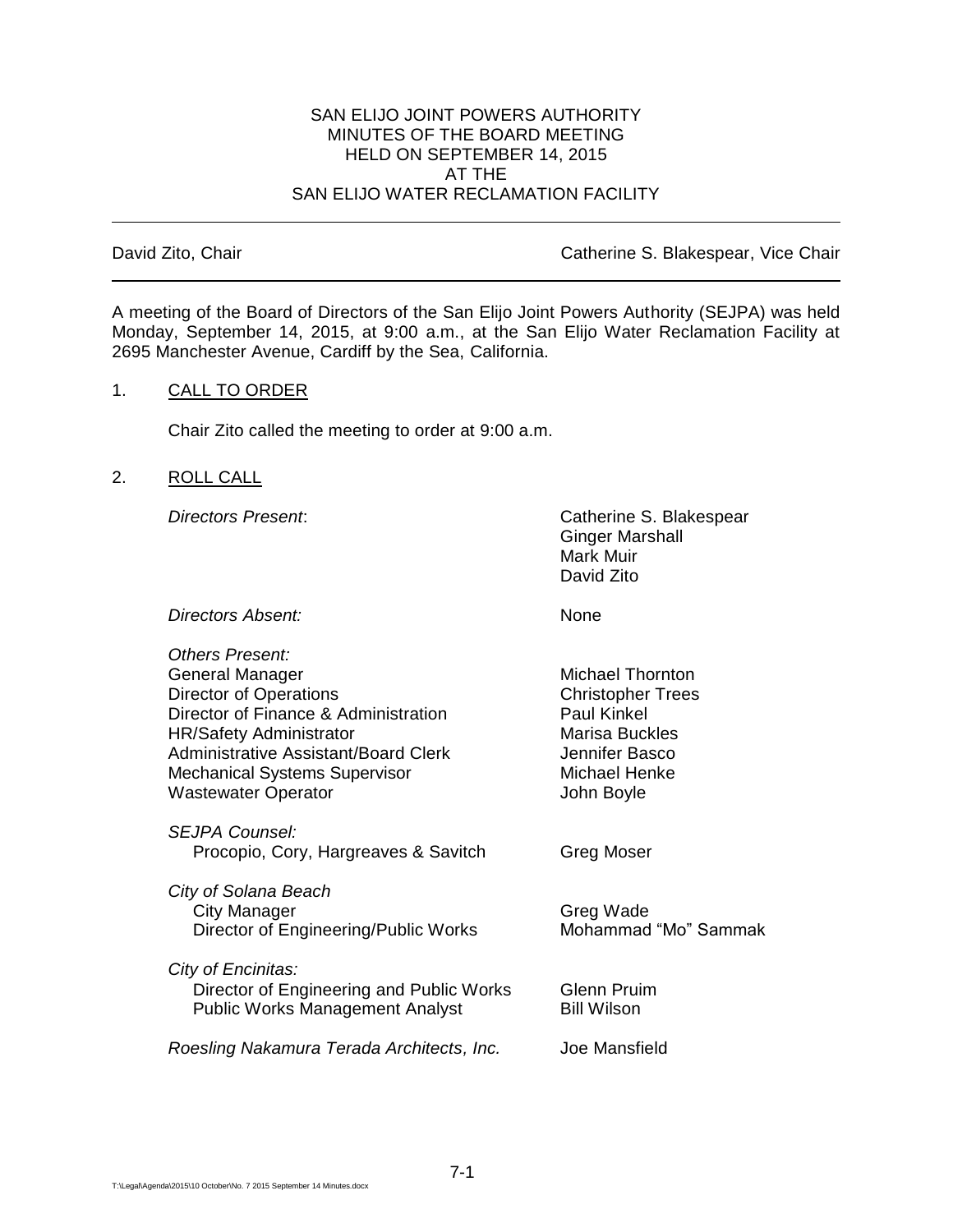# 3. PLEDGE OF ALLEGIANCE

Chair Zito led the Pledge of Allegiance.

## 4. ORAL COMMUNICATIONS

None

## 5. PRESENTATION OF AWARDS

The General Manager recognized John Boyle, Wastewater Operator, and Michael Henke, Mechanical Systems Supervisor, for their 10 and 15 years of service, respectively. On behalf of the Board of Directors, Chair Zito thanked them for their service to the agency.

## 6. CONSENT CALENDAR

Moved by Board Member Muir and seconded by Board Member Marshall to approve the Consent Calendar.

Motion carried with unanimous vote of approval.

Consent Calendar:

| Agenda Item No. 7  | Approval of Minutes for the July 13, 2015 meeting                               |  |
|--------------------|---------------------------------------------------------------------------------|--|
| Agenda Item No. 8  | Approval for Payment of Warrants and<br>Monthly<br><b>Investment Report</b>     |  |
| Agenda Item No. 9  | San Elijo Water Reclamation Facility Treated Effluent<br>Flows - Monthly Report |  |
| Agenda Item No. 10 | San Elijo Joint Powers Authority Recycled Water Program<br>- Monthly Report     |  |
| Agenda Item No. 11 | <b>SCADA Upgrades Project Update</b>                                            |  |
| Agenda Item No. 12 | Village Park Recycled Water Project Update                                      |  |
| Agenda Item No. 13 | As-Needed Painting and Coating Contract Authorization                           |  |

# 14. ITEMS REMOVED FROM CONSENT CALENDAR

None

# 15. BUILDING IMPROVEMENT PROGRAM

General Manager Thornton stated that the 2015 Facility Plan identified significant building deficiencies including FLS (fire, life, and safety), Americans with Disabilities Act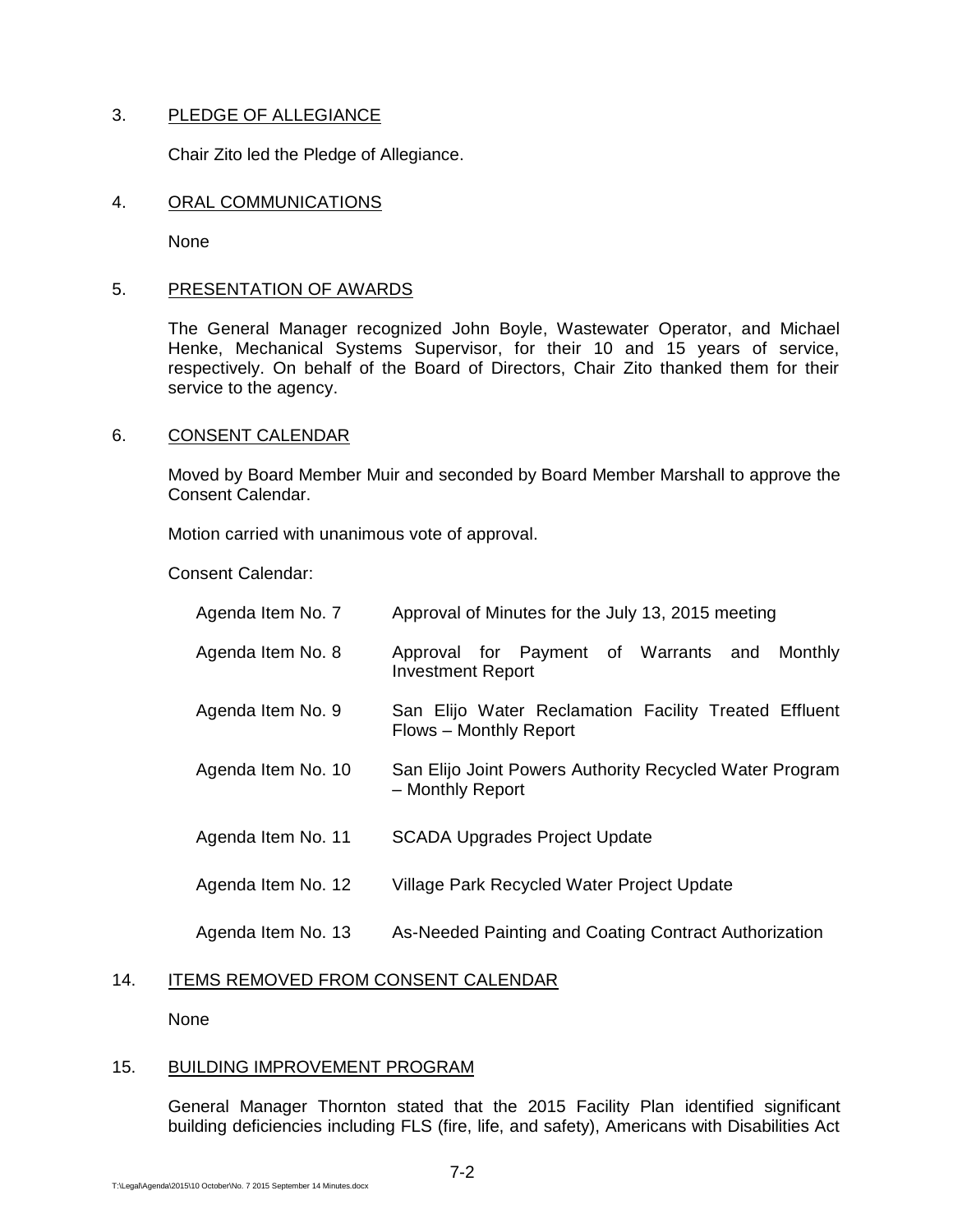(ADA) accessibility, and seismic code issues with the Administration and Operations Buildings. In response to those findings, staff began development of a Building Improvement Program. The Building Improvement Program report refines the options identified in the 2015 Facility Plan to address current deficiencies through the use of a Needs Assessment and Building Alternatives Analysis. The General Manager presented three feasible alternatives to the Board of Directors for consideration. All three alternatives address the FLS concerns and identified code deficiencies. In addition, all alternatives include the construction of an onsite building located near the plant entrance to improve site access, limit public traffic through the facility, and prevent unauthorized entries. The estimated cost of the Building Improvement Program is between \$7.6 and \$7.9 Million.

- Alternative 1: Construct a 14,200 square foot (sf) building near the SEWRF site entrance to allow all staff to work within a single building.
- Alternative 2: Construct a new 7,800 sf building near the SEWRF site entrance and renovate existing 6,550 sf Operations building.
- Alternative 3: Provides consideration for SEJPA and Encina Wastewater Authority (Encina) merger. This alternative includes the construction of a 7,800 sq building near SEWRF site entrance and construction of 5,000 sq of office space at Encina.

After discussion of the three alternatives, the Board Members agreed that:

- 1) Correcting the identified deficiencies is important and should be a priority.
- 2) Improving site security and public access should be included in Building Project.
- 3) Lower cost options should be explored to make sure that the Public money is being used responsibly.
- 4) A study of collaboration with Encina should be completed parallel to the building analysis.

The General Manager will engage Encina to determine their interest in developing a white paper that examines both opportunities and constraints of consolidation, and bring the results back to the Board at a future meeting.

#### 16. AWARD OF CONTRACT FOR STATE REVOLVING FUND (SRF) LOAN SUPPORT AND CALIFORNIA ENVIRONMENTAL QUALITY ACT (CEQA) PLUS **DOCUMENTATION**

General Manager Thornton stated that since the July 2015 Board of Directors meeting where staff discussed municipal bond financing for several recycled water, wastewater, and outfall capital projects, an alternative financing option has been identified that may provide better financing terms. Mr. Thornton introduced Paul Kinkel, Director of Finance and Administration, to discuss the Clean Water State Revolving Fund (SRF) Program.

Mr. Kinkel compared SRF funding against Municipal Bonds and Private Placement Bonds. SRF loan requirements can be more stringent than bonds, as well as financing costs that are paid as-you-go; however interest savings over a 30 year financing term with SRF loans are substantial. Financing of approximately \$22.4 million (for wastewater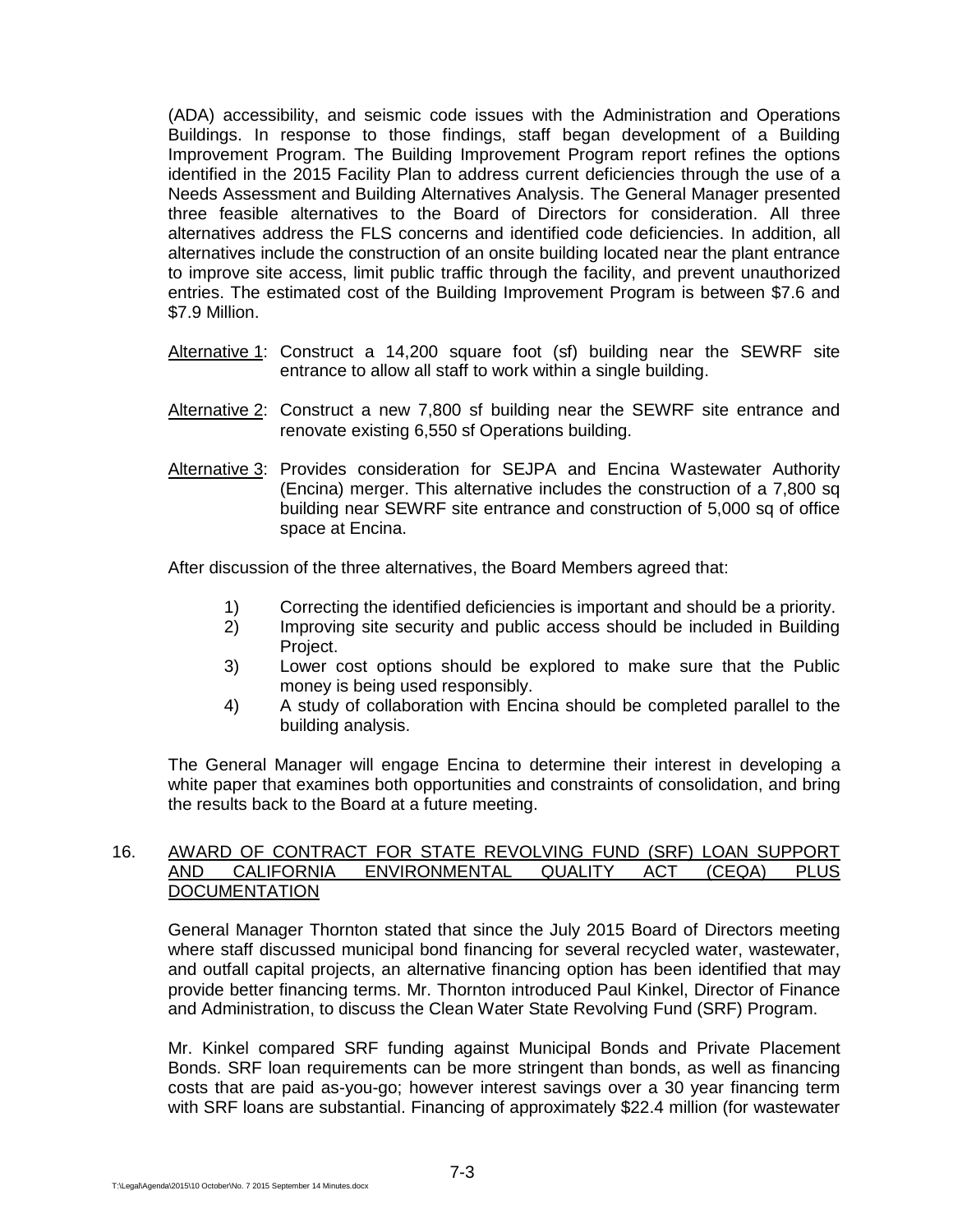projects) and \$4.8 million (for recycled water projects), may yield interest savings of \$6.7 million and \$1.4 million, respectively.

Mr. Kinkel stated that staff invited four firms to provide proposals to prepare SRF loan applications and supporting documents. The proposal from Dudek listed experience with preparing, submitting, and overall project management of the SRF loan application process; including in-house California Environmental Quality Act (CEQA) plus documentation. The proposed agreement to support the SRF loan application and CEQA plus environmental documentation is \$123,340. Funding for the proposed agreement will be provided proportionally by the capital funding for each program.

Moved by Board Member Muir and seconded by Board Member Marshall to:

1. Approve Professional Service Agreement with Dudek for SRF and CEQA plus Support for an amount not to exceed \$123,340.

Motion carried with unanimous vote of approval.

## 17. AWARD OF CONTRACT FOR THE 2016 RECYCLED WATER COST OF SERVICE RATE STUDY

General Manager Thornton stated that the SEJPA supplies recycled water to five entities: Santa Fe Irrigation District (SFID), San Dieguito Water District (SDWD), the City of Del Mar, Olivenhain Municipal Water District (OMWD), and the Encinitas Ranch Golf Authority (ERGA). The recycled water agreements with these entities, with the exception of ERGA, require price setting using a cost-of-service methodology, beginning July 1, 2016. Mr. Kinkel explained that the cost of service study will determine the required revenue for program sustainability, and will also provide a model for forecasting future needs.

Mr. Kinkel stated that staff invited four firms to provide proposals to prepare the 2016 Recycled Water Cost of Service Study. Of the two firms that responded, the Raftelis Financial Consultants proposal provided the best combination of qualifications, project understanding, and value.

Moved by Board Member Muir and seconded by Board Member Marshall to:

1. Approve the Agreement with Raftelis Financial Consultants for the San Elijo Joint Powers Authority Recycled Water Cost of Service Study for an amount not to exceed \$16,817.

Motion carried with unanimous vote of approval.

# 18. CLASSIFICATION AND COMPENSATION STUDY

General Manager Thornton informed the Board of Directors that the SEJPA's current employee labor agreement (Resolution No. 2012-06) expires on June 30, 2016. As part of the Resolution, the SEJPA is required to complete a Classification and Compensation Study prior to the end of the labor agreement. A study of the current labor market can provide information to determine whether the agency's pay structure is appropriate or if adjustments should be considered. The cost to have a consultant prepare a